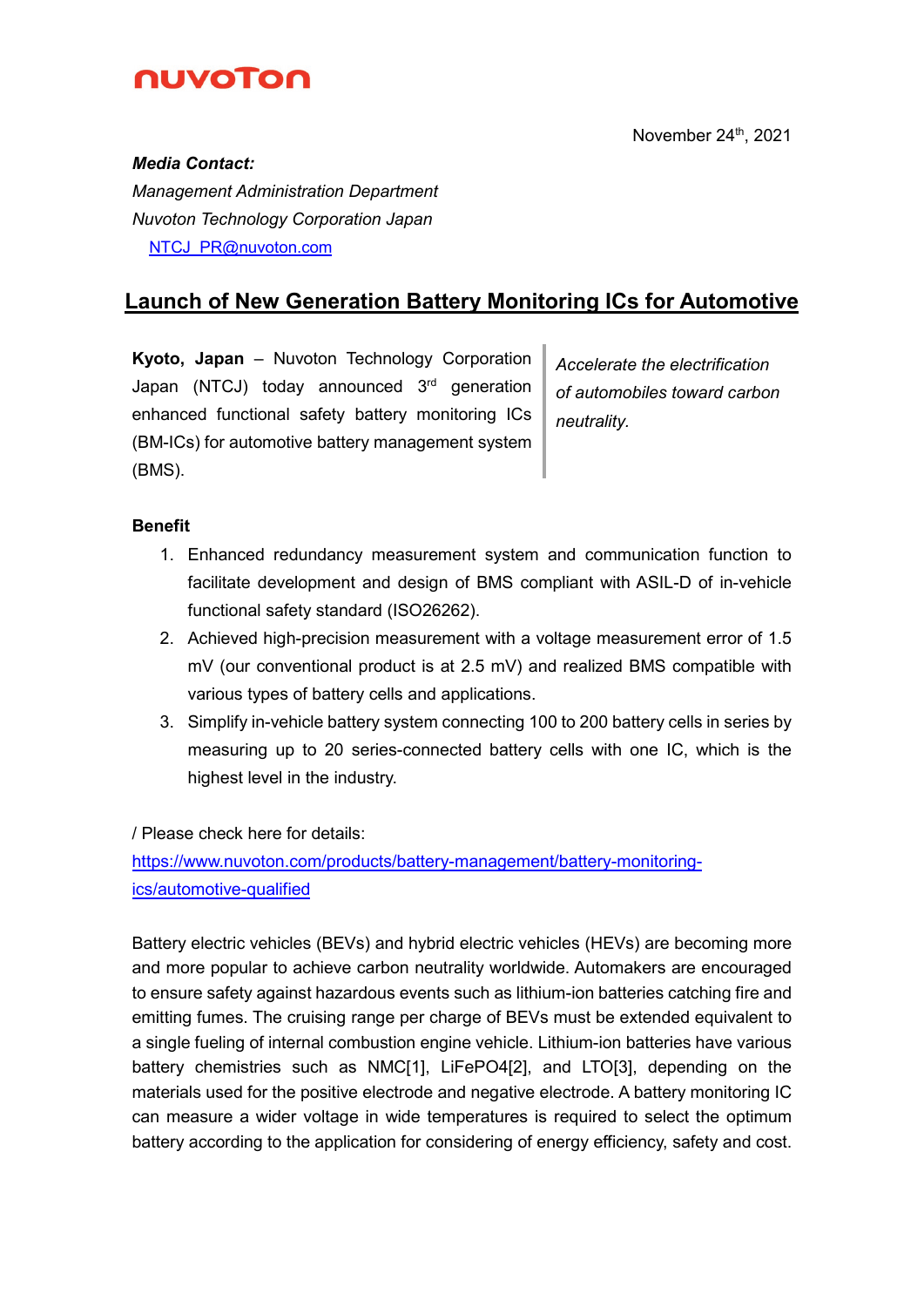Automakers are required to install a large-capacity, high-output lithium-ion battery in a small space of BEVs and HEVs.

Our new BM-ICs can detect a wide range of battery cell abnormalities and BMS failures with a redundant measurement system consisting duplicates of the battery cell input terminal, multiplexer, and AD converter in a single IC. It is equipped with a daisy communication function that is more robust than conventional products. This will enable automakers and battery module manufacturers to easily develop and design battery systems that comply with ISO26262 ASIL-D requirements. The new devices with a high precision voltage measurement error of 1.5 mV, help to extend the cruising range of BEVs, and support wide input voltage range thereby maximizes the performance of lithium-ion batteries; and enable to deploy a common platform for various vehicle models and applications. In addition, the new products measure up to 20 connected battery cells in series, which have been well-established from the previous generation. As a result, BMS can be configured with smaller number of components for a high-voltage battery system with many battery cells connected in series, contributing to the miniaturization of the battery module.

## **Technological Features:**

- **1.** The elements and functional blocks are electrically separated by utilizing the characteristics of the well-established proprietary SOI process. This separates the measurement terminals of the battery cell into two systems. The enhanced measurement system enables failure detection of the input filter composed of external parts. The bidirectional daisy communication enables the configuration of a robust communication topology with higher redundancy.
- 2. The new ICs have the industry's highest level of absolute voltage measurement accuracy due to implementing a high-precision reference circuit and adjusting the temperature fluctuation characteristics at the time of shipping inspection. The new products achieve high measurement over wide voltage ranges and temperatures by circuit technology that suppresses leakage current and corrects minute deviations in voltage accuracy at high temperatures.
- 3. The new devices have high withstand voltage at a maximum rated voltage 144V with integrated functions by fine process, and a highly safe redundant design that are advantage of SOI process technologies.

### **Applications**

Battery electric vehicles (BEVs), hybrid electric vehicles (HEV), large-capacity energy storage systems (ESS), etc.

### **Part Number**

3<sup>rd</sup> generation battery monitoring ICs (KA84933 series) for automotive KA84933UA / KA84923UA / KA84939UA